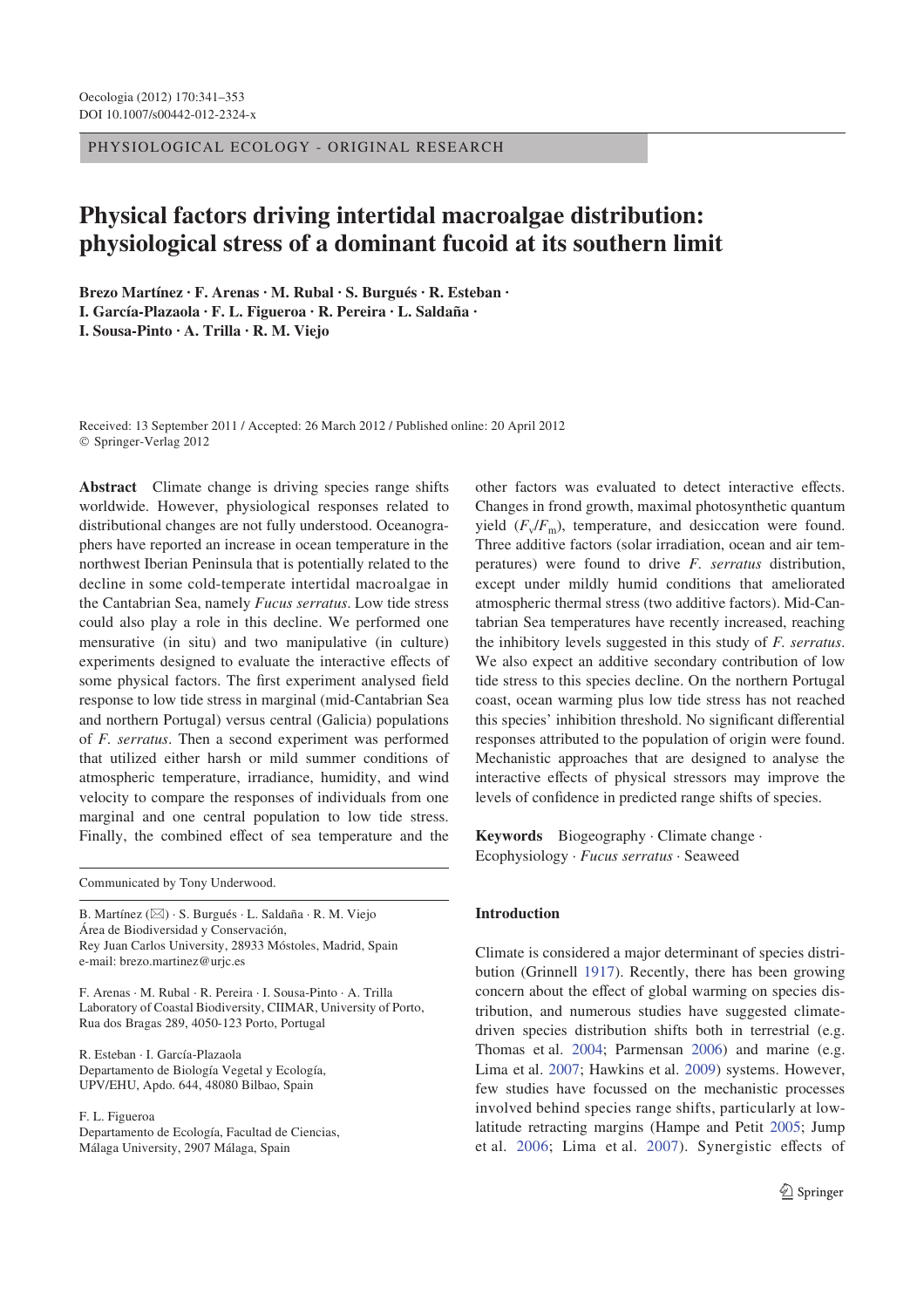temperature and other climatic and nonclimatic physical factors on species physiology may cause unexpected distributional responses (Darling and Côté 2008; Kearney and Porter 2009; Austin and Van Niel 2011). The interaction between stressors remains largely unexplored, thereby limiting the capacity of ecologists to predict the effects of climate change (reviewed in Darling and Côté 2008). Moreover, differences in physical factors between the global, local, and regional scales may constrain the accuracy of predictions based solely on the latitudinal variation of climate (Christensen et al. 2006; Helmuth et al. 2006; Jump et al. 2006; Austin and van Niel 2011).

Apart from ocean temperature, other climatic and nonclimatic physical factors are critical in shaping the vertical and latitudinal distributions of marine intertidal organisms (e.g. Harley 2003). When emerged, intertidal species undergo water loss and significant overheating, eventually leading to major physiological damage (Chapman 1995; Davison and Pearson 1996; Livingstone 2001). Regional differences in the timing of low tide may create "hot spots" of atmospheric thermal stress associated with the mortality of intertidal organisms, which cannot be predicted on the basis of latitudinal temperature patterns (Helmuth et al. 2006). Photoinhibition due to high irradiances of photosynthetic active radiation (PAR) and ultraviolet radiation (UVR) during low tide is also common in intertidal macroalgae (reviewed in Häder and Figueroa 1997; Figueroa and Viñegla 2001). The negative effects of UVR have been found to increase at elevated temperatures in intertidal fucoid algae (Altamirano et al. 2003). This may be altered by regional or local cloudiness and wind regimes, which modify air temperature, humidity, and irradiance conditions (Dromgoole 1980; Helmuth et al. 2006). Nevertheless, traditional distribution models for intertidal species have mostly ignored these physical factors and only account for large-scale changes in ocean temperature (reviewed in Lüning 1990). Physiological responses to other physical stressors have been poorly related to their geographic distribution (but see Harley 2003). Ecological forecasting requires precise knowledge of the mechanistic responses of organisms to an assortment of environmental factors that vary at different spatial scales and may operate in an interactive way (Darling and Côté 2008; Kearney and Porter 2009; Austin and Van Niel 2011).

In the northwest (NW) Iberian Peninsula (southern Europe), oceanographers have recorded mean annual seasurface temperature increases of between 0.1 and 0.5 °C per decade from the mid-1970s (Lemos and Pires 2004; Llope et al. 2006; Gómez-Gesteira et al. 2008; Michel et al. 2009). Lima et al. (2007) linked this ocean warming to shifts in the distribution margins of some intertidal organisms on the Portuguese shores, but stated that the overall retraction of northern-type macroalgae was not clear, i.e. similar numbers were shifting northward and southward. Several species studied by Lima et al. (2007) are also absent in the inner part of the Gulf of Biscay and thus show a second Iberian distributional limit in the mid-Cantabrian Sea (Fischer-Piette 1957; Lüning 1990). Westward and eastward historical displacements of this limit have traditionally been related to warming and cooling cycles, suggesting more dynamic climate-driven changes than on the Portuguese coast (Fischer-Piette 1957; Arrontes 2002; Lima et al. 2007). Evidence from the last decade suggests that the distributional retraction and drastic decline in abundance of several cold-temperate fucoids in this area is associated with the ongoing warming (Fernández and Anadón 2008; Viejo et al. 2011). However, this has not been observed for dominant fucoids in northern Portugal (authors' pers. obs.). Traditional biogeographic models that related these seaweeds' southern limits to the August oceanic isotherm (reviewed in Lüning 1990) cannot explain these two distinctive trends.

In the NW Iberian Peninsula, maximum air temperatures are driven by latitude, while oceanic temperatures are driven by coastal upwellings (Gómez-Gesteira et al. 2008; Michel et al. 2009). As a result, the mid-Cantabrian limit is the area within these seaweeds' distribution range that shows the highest sea temperatures. However, the maximum air temperature is lower than in north (N) Portugal. The ongoing decline of the cold-temperate fucoid *Fucus serratus* in N Spain has primarily been related to ocean warming, but low tide stress has also been suggested to make a significant contribution (Viejo et al. 2011). Cantabrian Sea edge populations are composed of low-density dwarf individuals, showing reduced reproductive potential, except for dispersed individuals in shaded microhabitats with a more common morphology (Viejo et al. 2011). The response of *F. serratus* can be used as a model for other cold-temperate macroalgae that also appear to be declining in N Spain. These canopy-forming species play key ecological roles as foundation species and ecosystem engineers (sensu Jones et al. 1994) at their corresponding intertidal fringe. Thus, they are of major importance for the whole coastal ecosystem.

We performed the mensurative and two manipulative experiments to analyse the roles of temperature and other major physical factors, as well as their interaction, in determining the southern geographic limit of *F. serratus*. In situ responses to low tide stress were analysed in one mensurative field experiment that aimed to compare algae responses in marginal areas (mid-Cantabrian and N Portugal) with those in central areas (Lugo, Galicia) in the Iberian Peninsula. The working hypothesis was that individuals from marginal populations would show a reduced physiological performance compared to central populations (see Pearson et al. 2009), particularly the dwarf morphs that survived in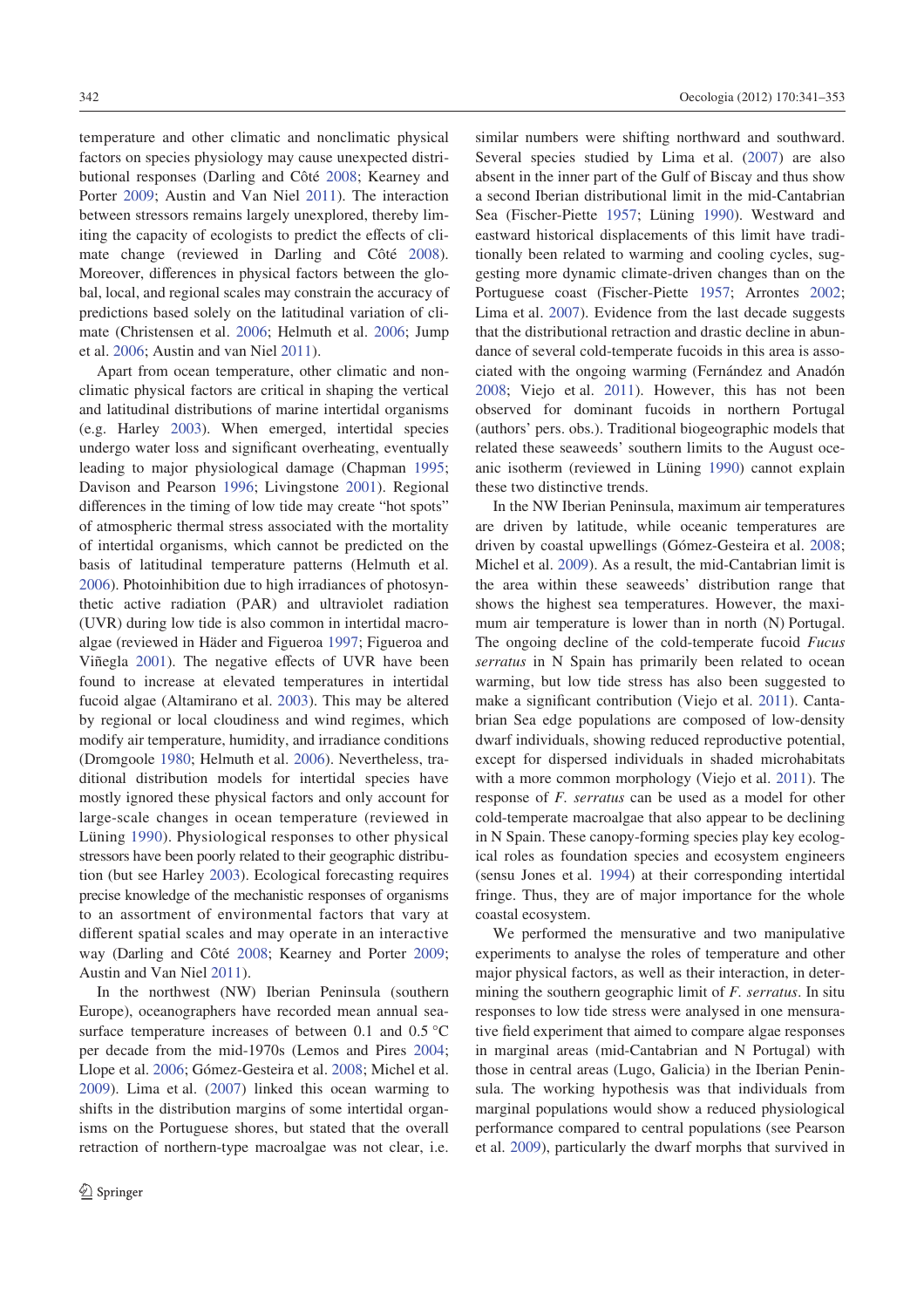the mid-Cantabrian Sea border populations. The two manipulative experiments were done to determine the independent and interactive effects among physical stressors. We first simulated low tide stress conditions (harsh versus mild summer conditions of air temperature, irradiation, humidity, and wind velocity) and examined the differences in response between marginal and central populations. We expected to find significant interactions among stressors and an overall lower performance of marginal populations under acute stress. Finally, we tested the interaction among physical stressors operating during both immersion and emersion. However, a directional hypothesis of expected interactions could not be proposed due to the absence of previous experimental research (but see Lotze and Worm 2002).

# **Materials and methods**

#### Mensurative field experiment

In the first experiment, we analysed the ecophysiological responses of *Fucus serratus* adults from five populations at the species' southernmost European distribution limit to in situ low-tide conditions. Two populations were "central" populations within this species' distribution in the Iberian Peninsula (San Pedro: 43°37'N, 7°20'W and Peizás:  $43^{\circ}35'$ N,  $7^{\circ}16'$ W, Lugo, Galicia, Spain), as they have high temporal persistence (Fischer-Piette 1957; Viejo et al. 2011). The other three were at two margins of the species' distribution: two populations from the mid-Cantabrian Sea about 100 km east of the central populations (Novellana: 43°34′N, 6°10′W and Oleiros:  $43^{\circ}34'N$ , 6°12′W, Asturias, Spain) and the southernmost population in N Portugal about 220 km south of the central localities (Amorosa:  $41^{\circ}38'$ N,  $8^{\circ}49'$ W). The experiment was carried out in summer (August and September 2007 in Spain and Portugal, respectively) to achieve stress conditions. Each population was sampled on one day, except Peizás and Amorosa,

which were each visited twice. We expected that individuals from marginal populations, in particular the dwarf morphs occurring in Novellana and Oleiros (Viejo et al. 2011), would show reduced photosynthetic performance compared to individuals from the central locations.

To characterise the environmental conditions at each locality, PAR was measured at substrate level for two 30 min periods (at the beginning and end of low tide) using a spherical quantum scalar sensor (QSL-2100, Biospherical Instruments Inc., San Diego, CA, USA). Air temperature and relative humidity were continuously recorded during the whole low-tide period using temperature–humidity data loggers (MicroLog EC650, Fourier Systems Ltd., Barrington, RI, USA). Field populations were visited on days with prevailing sunny conditions, except for Peizás, where foggy conditions were dominant (Table 1). Particularly high temperatures and solar irradiance together with low humidity were recorded on the day we examined the San Pedro population. Marginal Spanish populations were visited under sunny conditions with alternating clouds. When Amorosa (Portugal) was surveyed, low tide was earlier in the morning, so harsh conditions were restricted to the end of the emersion period (Table 1).

In situ chlorophyll fluorescence associated with photosystem II (PAM 2000 and MINIPAM, Heinz Walz GmbH, Effeltrich, Germany) was measured to characterise the photosynthetic status of the algae in response to emersion. Maximum quantum yield ( $F_v/F_m$ ) was used as an indicator of physiological stress according to Maxwell and Johnson (2000). Algae were dark adapted for a minimum of 15 min to allow the complete relaxation or oxidation of reaction centres in order to determine basal fluorescence  $(F_o)$ .  $F_o$ values after the 15 min dark periods were similar to those obtained after 30 min periods combined with far-red light pulses, and thus the former were considered adequate (unpublished data). Then a saturation pulse was applied to determine the maximal fluorescence  $(F_m)$ , with  $F_v = F_m$  –  $F_{\rm o}$  (Maxwell and Johnson 2000).  $F_{\rm v}/F_{\rm m}$  was determined in seven individuals three times throughout the low-tide

**Table 1** Environmental conditions during the mensurative field experiment (first)

| Population | Relative position   | Date     | Initial time | Final time | $PAR \pm SE$ (max-min)        | Temp. $\pm$ SE | Humidity $\pm$ SE |
|------------|---------------------|----------|--------------|------------|-------------------------------|----------------|-------------------|
| San Pedro  | Central             | 1 Sep    | 12:10        | 15:27      | $2,256 \pm 1$ (2,542-352)     | $35 \pm 0.1$   | $35 \pm 0.1$      |
| Peizás     | Central             | 28 Aug   | 10:03        | 12:38      | $390 \pm 1 (718 - 98)$        | $25 \pm 0.1$   | $70 \pm 0.1$      |
|            |                     | 2 Sep    | 13:29        | 16:37      | $330 \pm 1 (762 - 99)$        | $20 \pm 0.0$   | $81 \pm 0.0$      |
| Novellana  | Marginal (N Spain)  | $30$ Aug | 11:17        | 13:53      | $1,318 \pm 5.1 (3,015-97)$    | $24 \pm 0.2$   | $56 \pm 0.2$      |
| Oleiros    | Marginal (N Spain)  | $31$ Aug | 11:50        | 15:08      | $1,648 \pm 4.3$ (2,938–98)    | $28 \pm 0.0$   | $41 \pm 0.0$      |
| Amorosa    | Marginal (Portugal) | 26 Sep   | 08:12        | 11:27      | $1,673 \pm 2.4$ (2,112-562)   | $24 \pm 0.4$   | $42 \pm 0.4$      |
|            |                     | 27 Sep   | 08:40        | 11:37      | $1,730 \pm 1.8$ (2,064-1,030) | $21 \pm 0.2$   | $45 \pm 0.2$      |

Relative position refers to the location of the populations within the geographical distribution of *Fucus serratus* in the Iberian Peninsula. Irradiance of PAR (µmol photons m<sup>-2</sup> s<sup>-1</sup>), air temperature (°C), humidity (%), and GMT time are specified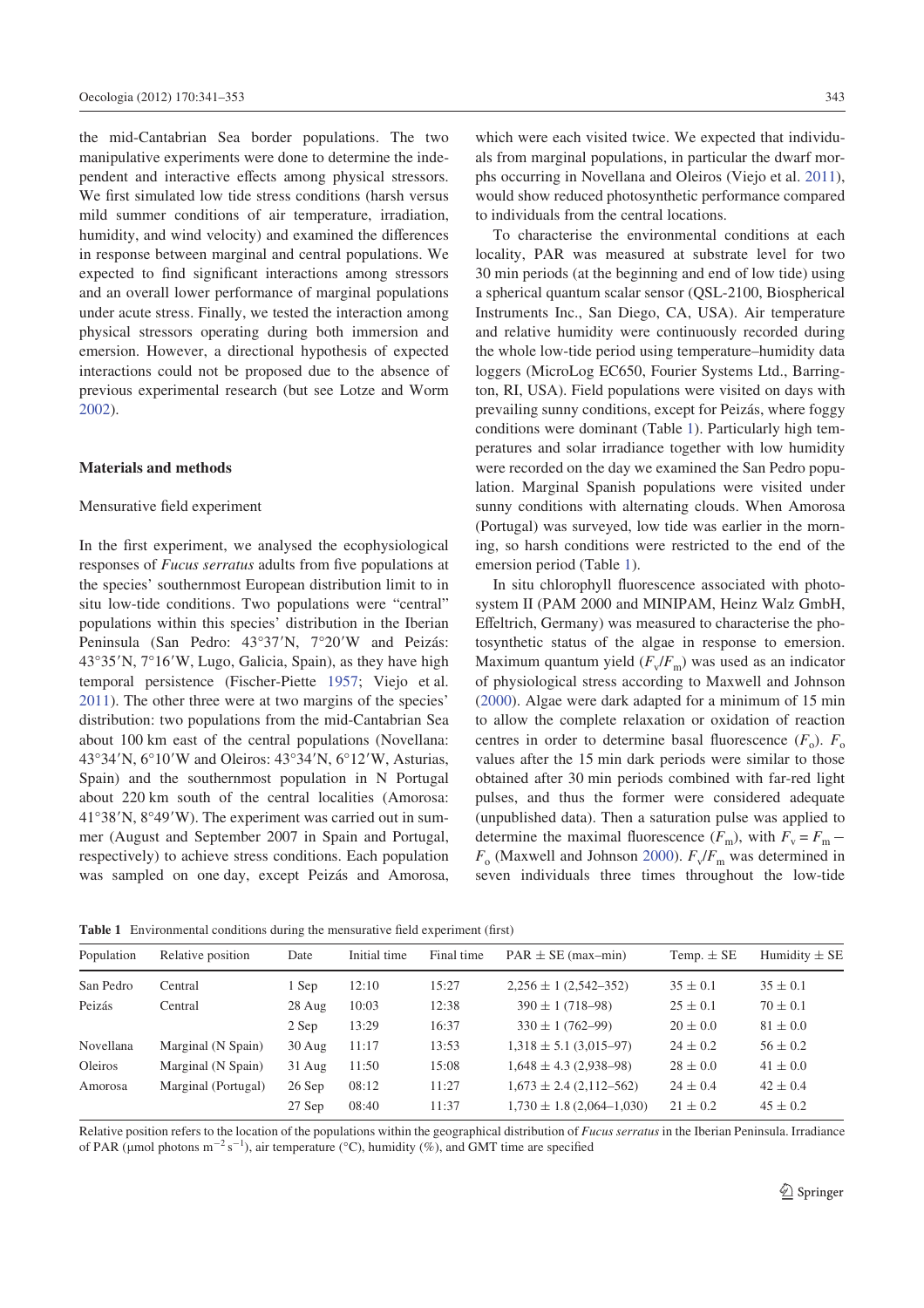period. First, measurements were taken at the beginning of emersion (during the first 20 min of emersion, "initial") and then 130 min later, just before the plants were re-submerged ("final"). Finally, other fronds were immersed inside a tide pool after the emersion period and allowed to fully rehydrate for 15 min, and measurements were taken to detect possible fast recovery responses ("recovery"). The temperature of the surface of the algae (except for those that were immersed) was measured using a thermocouple (Mod. Easyview 15, Extech Instruments Corp., Waltham, MA, USA). In addition, desiccation state (as percentage fresh weight loss,  $\%$  FW) was estimated by weighing five tagged fronds at the beginning and end of low tide, except at Novellana, where strong wind conditions prevented us from measuring frond weight with enough precision. The results in this study report values of fronds exposed to full solar radiation. The variation in the responses at different times during low tide or on different days was used as the background level relative to geographic variation.

## Low-tide stress experiment

Vegetative fronds of *F. serratus* were collected during low tide at San Pedro and Amorosa (central versus marginal populations in the Iberian Peninsula) on two different dates at the beginning of October 2008 to perform a second (manipulative) experiment consisting of two consecutive trials. Fronds were immediately transported to the laboratory in a cool icebox in darkness. For each trial, 128 vegetative fronds of the same size  $(2.7 \pm 0.4 \text{ g FW})$ , mean  $\pm$ SD,  $n = 256$ ) that were from the same population were randomly tagged, attached to a square plastic frame with lines, and submerged in seawater to a depth of about 8 cm in a 300 L shaded tank outdoors. PAR conditions at the surface of the water were monitored for several days during incubation, and the daily curve reached maximum irradiance values of about 1,400 µmol photons  $m^{-2} s^{-1}$ . The temperature of the seawater was controlled by a water refrigerator  $(18.03 \pm 0.024 \degree C, \text{mean} \pm \text{SE}, n = 5,997)$ . To avoid nutrient limitation, the seawater was enriched every two days by adding inorganic N ( $\text{NaNO}_3$ ) and P ( $\text{NaH}_3\text{PO}_4$ ) to a final concentration of over 50  $\mu$ M N and 5  $\mu$ M P, respectively (i.e. enrichment plus naturally occurring background levels). This nutrient enrichment protocol had been shown to enhance algae growth in previous cultivation trials. Algae were allowed to acclimate to these conditions for one week.

In order to analyse which environmental factors were more relevant in the generation of physiological stress in *F. serratus* during emersion, fronds from the San Pedro and Amorosa populations were exposed to 16 orthogonal combinations of light, air temperature, humidity, and wind on the 3rd and 9th October 2008. As we hypothesised that

these environmental physical factors could be potential stressors of *F. serratus*, we aimed to analyse the independent and interactive effects of these factors and differences that were attributable to geographic pattern. These environmental scenarios were recreated inside white plastic containers sealed with UV-transparent methacrylate covers (Plexiglas GS2458, Evonik Röhm GmbH, Darmstadt, Germany). Two replicated containers per environmental condition (i.e. 32 chambers) were set with four fronds of different algae. Simulations were carried out on the roof of the laboratory building around noon on sunny days to assure high solar irradiance and temperature and low atmospheric humidity. As the confinement of the fronds inside the containers intensified the effect of the natural environmental conditions, we used shorter exposure periods (90 min) than the length of low tides in their natural area.

Mild light was achieved by reducing the incident light (full sun) by 65  $\% \pm 5.6$  (mean  $\pm$  SD,  $n = 6$ ) using two layers of neutral fibreglass mesh. Air temperature was reduced by approximately 30 % using portable air conditioner units (average temperature was 34 °C in the harsh treatments versus 24 °C in the cooled chambers:  $F_{1,2} = 98.83$ ,  $p < 0.01$ , with differences between test dates:  $F_{2,48} = 30.29$ ,  $p < 0.01$ , but no other significant effects). In the case of humidity, mild conditions were created by increasing ambient humidity with ultrasonic humidifiers (Saivod Humi 5L, Spain) connected to the appropriate chambers. The mean increase in relative humidity in harsh treatments was around 18 % (26  $\pm$  1.8 %, mean  $\pm$  SE versus 44  $\pm$  3.4 % in mild treatments,  $n = 16$ ,  $F_{1,16} = 25.19$ ,  $p < 0.001$ ), irrespective of the other environmental conditions (not shown). An electric fan was fixed inside each chamber to create mean wind speeds of  $2.8 \text{ m s}^{-2}$  (measured with an anemometer, Extech Instruments Corp.). These wind speeds were similar to summer field values measured close to the substrate (authors' pers. obs.). The effect of the fans on water loss was also tested in a trial experiment using wet sponges (24.2  $\pm$  1.6 % water loss after 90 min with the fan versus  $15.9 \pm 0.7$  %, mean  $\pm$  SE,  $n = 6$ , significant differences:  $F_{1,4} = 9.68$ ,  $p < 0.05$ ). These experimental conditions achieved the range of values reported during the field experiment (see "Results").

The temperature of each frond was measured after the first 70 min of emersion using thermocouples. Fronds were weighed before emersion and immediately after the emersion period to determine their desiccation state. The algae were then re-submersed in a seawater tank under the same conditions as those in the acclimation tank but in darkness, and allowed to fully rehydrate for 15 min before  $F_v/F_m$  was measured.  $F_v/F_m$ was measured again the following morning (18 h overnight recovery period). Predawn  $F_v/F_m$  measurements were also taken prior to the experiments (around 5:30 am GMT).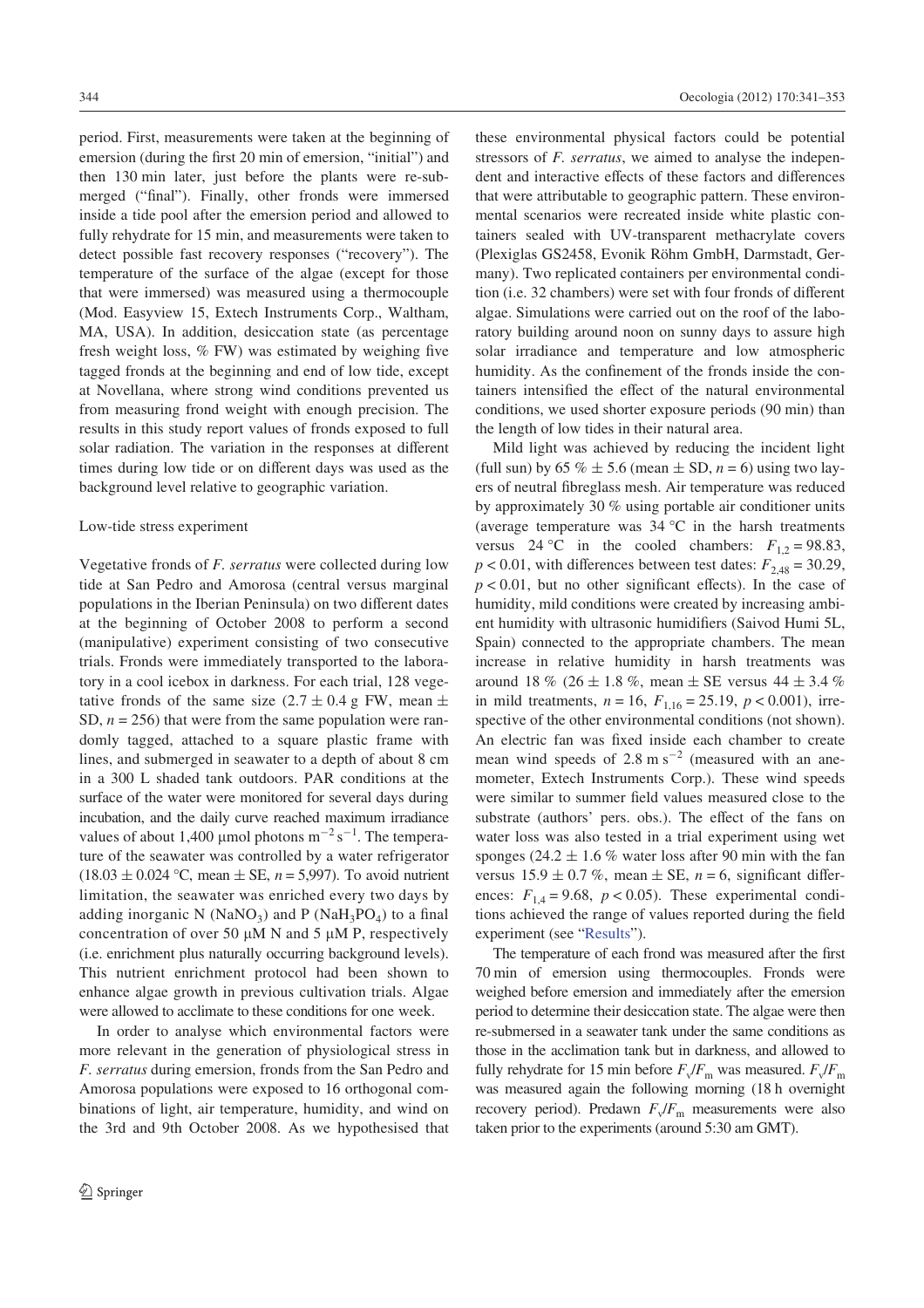Immersion and emersion stress experiment

For the third experiment, vegetative fronds of *F. serratus* of about  $1.29 \pm 0.003$  g FW (mean  $\pm$  SE,  $n = 128$ ) were collected during low tide in mid-August 2009 in Amorosa (marginal population in Portugal). Algae were transported to the laboratory and acclimated to the same conditions as those used for the previous experiments (see above). After six days, half of the algae were transferred to 16 outdoor shaded tanks of 20 L set at  $22.1 \pm 0.12$  °C, representing maximum summer values of the mid-Cantabrian Sea, and the other half to 16 tanks set at  $16.5 \pm 0.08$  °C (mean  $\pm$  SE,  $n = 81$ ), representing common conditions in the NW Iberian Peninsula (seasonal sea surface temperature—SST—patterns in Gómez-Gesteira et al. 2008). Algae were incubated inside these tanks for two weeks. During this incubation period, they were transferred to an emersion experimental setup similar to that used in the second experiment but without the wind treatment every two days, i.e. a total of seven times, for 30 min. Thus, 16 orthogonal combinations of two levels of light, humidity, air temperature, and water temperature were used. This setup included two water tanks and incubation chambers per treatment (tank + chamber as a nested factor in ANOVAs), and four frond replicates in each. The main goal was to seek independent and interactive effects between ocean temperature and low tide stressors in growth responses. The FW of fully hydrated fronds was weighed to the nearest 0.1 g the day before the algae were transferred to the tanks (initial FW), and then weekly (i.e. twice more).  $F_v/F_m$  of the fronds was measured (after 15 min and 18 h) following the protocols described above.

#### Statistical analysis

To determine if physiological responses differed consistently among the field populations (first experiment), we first compared *F. serratus* performance for the localities with two visits using analysis of variance (ANOVA, Underwood 1997), including date as a random factor nested in population. We then used multiple regressions to examine the relationship between the environmental conditions of the different populations and dates, and the physiological response of the seaweeds  $(F_v/F_m)$ , temperature and frond desiccation). Relevant physical predictors were selected with the hierarchical partitioning (HP) procedure using specific software (the "hier.part" package) for the public domain package R (Mac Nally 2002).

The effects of treatment on growth,  $F_v/F_m$  (after 15 min and 18 h), algae temperature, and desiccation state were analysed using ANOVAs. For the low-tide stress experiment (second), an analysis was done by pooling data from both experimental trials. Light, humidity, air temperature,

wind, and population were included as fixed factors and chamber as a random factor nested in the interaction of the previous five factors. For the immersion and emersion stress experiment (third), light, humidity, air temperature, and water temperature were included as fixed factors and chamber as a random factor nested in the interaction of the previous four factors. Student Newman–Keuls tests (SNK) were performed after significant ANOVA interactions (Underwood  $1997$ ) and are shown in the figures as lowercase letters when applicable. Homogeneity of variance was tested using Cochran tests and by visual inspection of the residuals (Underwood 1997). Analyses were done with Statistica 9.0 (StatSoft Inc., Tulsa, OK, USA).

We adopted 0.01 as the threshold  $\alpha$  value when testing for treatment effects because we had detected (in this and other studies) significant differences in the response variables between the algae assigned to the different treatments before performing the experiments (e.g. effect of air temperature on predawn  $F_v/F_m$  values for Amorosa algae:  $F_{1,16} = 4.699$ ,  $p = 0.046$ ). Although these differences were statistically significant at  $\alpha = 0.05$ , their magnitude was too limited to be indicative of distinct physiological performance.

## **Results**

 $F_v/F_m$ , temperature, and desiccation state in the mensurative field experiment

 $F_v/F_m$  values during the first 20 min (initial) and when algae were allowed to recover for 15 min after low tide (recovery) were similar, showing a fast recovery response of the algae, even after the marked  $F_v/F_m$  decrease observed during the low tides of harsh conditions (final, Fig. 1a). Initial and final  $F_v/F_m$  values were the lowest in algae from the central population sampled on the warmest dry day (San Pedro). In contrast, algae growing just a few km away in Peizás showed the opposite trend in response to mild environmental conditions—they had the highest  $F_v/F_m$ values with no signs of dynamic photoinhibition (Fig. 1a, Table 1). Intermediate  $F_v/F_m$  values were recorded in response to intermediate weather conditions (marginal populations). Algae temperature and final desiccation state were also closely related to physical conditions (Fig. 1b, c). Physiological variation attributed to environmental changes during low tide or in response to weather conditions was higher than the observed interpopulation or geographic variation.

Statistical analysis for the localities that were sampled twice (Peizás and Amorosa) supports the visual trend. None of the five functional variables measured  $(F_v/F_m$  and temperatures before and after emersion stress, as well as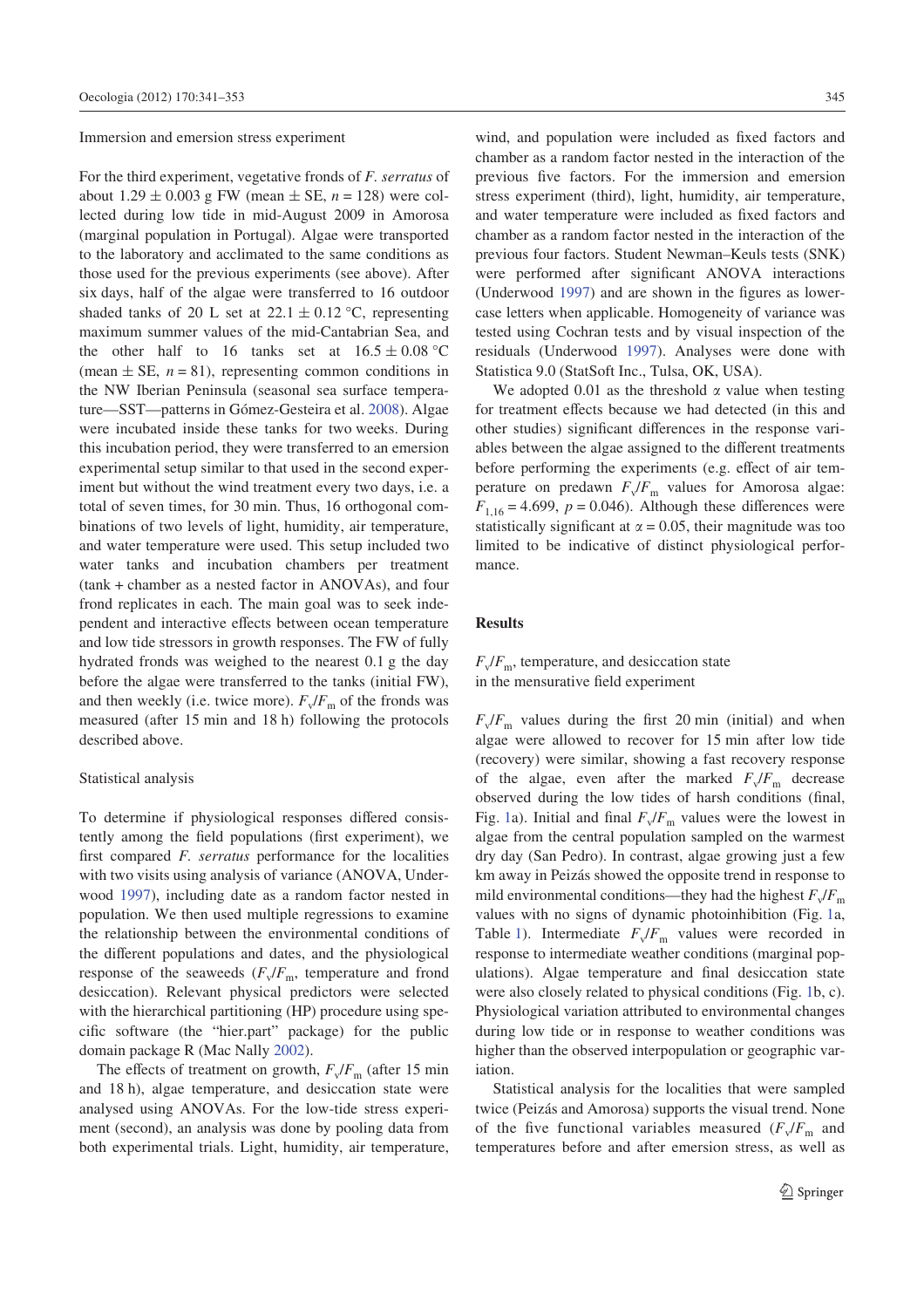

**Fig. 1** Mensurative field experiment:  $\mathbf{a} F_v / F_m$ , **b** temperature, and **c** desiccation state of algae (mean  $\pm$  SE,  $n = 7$ –10). *Filled symbols* represent data from central populations in the Iberian Peninsula (San Pedro and Peizás in Galicia), and *open symbols* represent data from marginal populations (Novellana and Olerios in Asturias, N Spain, and Amorosa in N Portugal). Measurements were taken at the beginning of the emersion period (*Initial*), 130 min later (*Final*), and after rehydration within 15 min after low tide (*Recovery*)

desiccation state) showed any differences among populations (ANOVAs, factor population:  $F_v/F_m$  before stress:  $F_{1,2}$  = 0.01,  $p = 0.93$ ;  $F_v/F_m$  after stress:  $F_{1,2} = 12.7$ ,  $p = 0.08$ ; temperature before stress  $F_{1,2} = 0.6$ ,  $p = 0.52$ ; temperature after stress  $F_{1,2} = 7.48$ ,  $p = 0.11$ ; desiccation state after stress  $F_{12} = 4.9$ ,  $p = 0.15$ ). However, differences within populations were found between dates for three of the physiological variables (frond temperature before and after emersion stress, and final desiccation state: ANOVAs, factor date (population): temperature before stress  $F_{2,24} = 115$ ,  $p < 0.001$ ; temperature after stress  $F_{2,24} = 21.8$ ,  $p < 0.001$ ; desiccation state  $F_{2,16} = 12.6$ ,  $p < 0.001$ ).

Using a multiple regression approach combined with the hierarchical partitioning procedure to select relevant predictors, we found that environmental variables explained a significant portion of the measured physiological responses (Table 2). The temperature of fronds before and after the emersion period was mostly explained by air temperature. Air humidity was also a significant predictor of final frond temperature, and particularly of desiccation state. Multiple regression models using these significant predictors explained over 40 % of total variability in the response variables (Table 2). With regard to the photosynthetic performance of fronds, all environmental variables were selected as significant predictors for  $F_{\nu}/F_{\rm m}$  immediately after emersion (initial). However, final and recovery  $F_v/F_m$  values were better predicted by incident light than by the other variables. These two models had a lower proportion of explained variance (Table 2) as a result of the high variability between replicates.

# $F_v/F_m$ , temperature, and desiccation state in the manipulative low-tide stress experiment

In the low-tide emersion experiment (second), harsh levels of irradiance, humidity, and air temperature were associated with a reduction in  $F_v/F_m$ , and no distinct trends were observed for marginal (Amorosa) and central (San Pedro) populations when algae were allowed to recover for 15 min (Table 3; Fig. 2a, c, e). After the overnight recovery period, the algae did not fully recover from inhibiting irradiance (Table 3; Fig. 2b). Low humidity had a greater inhibitory effect at high air temperatures and for algae from Amorosa (SNK tests, Fig. 2d, f). Wind did not produce significant effects in any case. The lowest  $F_v/F_m$  values attributed to a single stressor (others pooled) were measured at high-irradiance conditions  $(0.22 \pm 0.01)$  after 15 min, mean  $\pm$  SE,  $n = 128$ . Fig. 2a). Full recovery to predawn values was observed for fronds subjected to ameliorated conditions of all factors. Predawn values were high, suggesting that acclimation conditions before the experiment were adequate  $(0.78 \pm 0.002, \text{mean} \pm \text{SE}, n = 256).$ 

Harsh air temperature, irradiance, and humidity conditions had a significant effect on frond temperature during the low-tide stress experiment (irradiance:  $F_{1,32} = 142.517$ , *p* < 0.001; humidity: *F*1,32 = 73.438, *p* < 0.001; air temperature:  $F_{1,32} = 32.037, p < 0.001$ , with no significant population effect  $(F_{1,32} = 0.358, p = 0.554)$  or interactions (not shown). Final frond temperature increased by 9.6 and 4.2 °C in response to high air temperatures and high irradiance, respectively, while mild humidity was associated with a 3.5 °C decrease (other factors pooled). Wind did not have a significant effect on frond temperature in any case  $(F_{1,32} = 1.716, p = 0.199)$ . Mean temperatures ranged from  $17.5 \pm 0.4$  (mild conditions of all factors) to  $34.8 \pm 0.4$ (harsh conditions of all factors, mean  $\pm$  SE,  $n = 32$ ).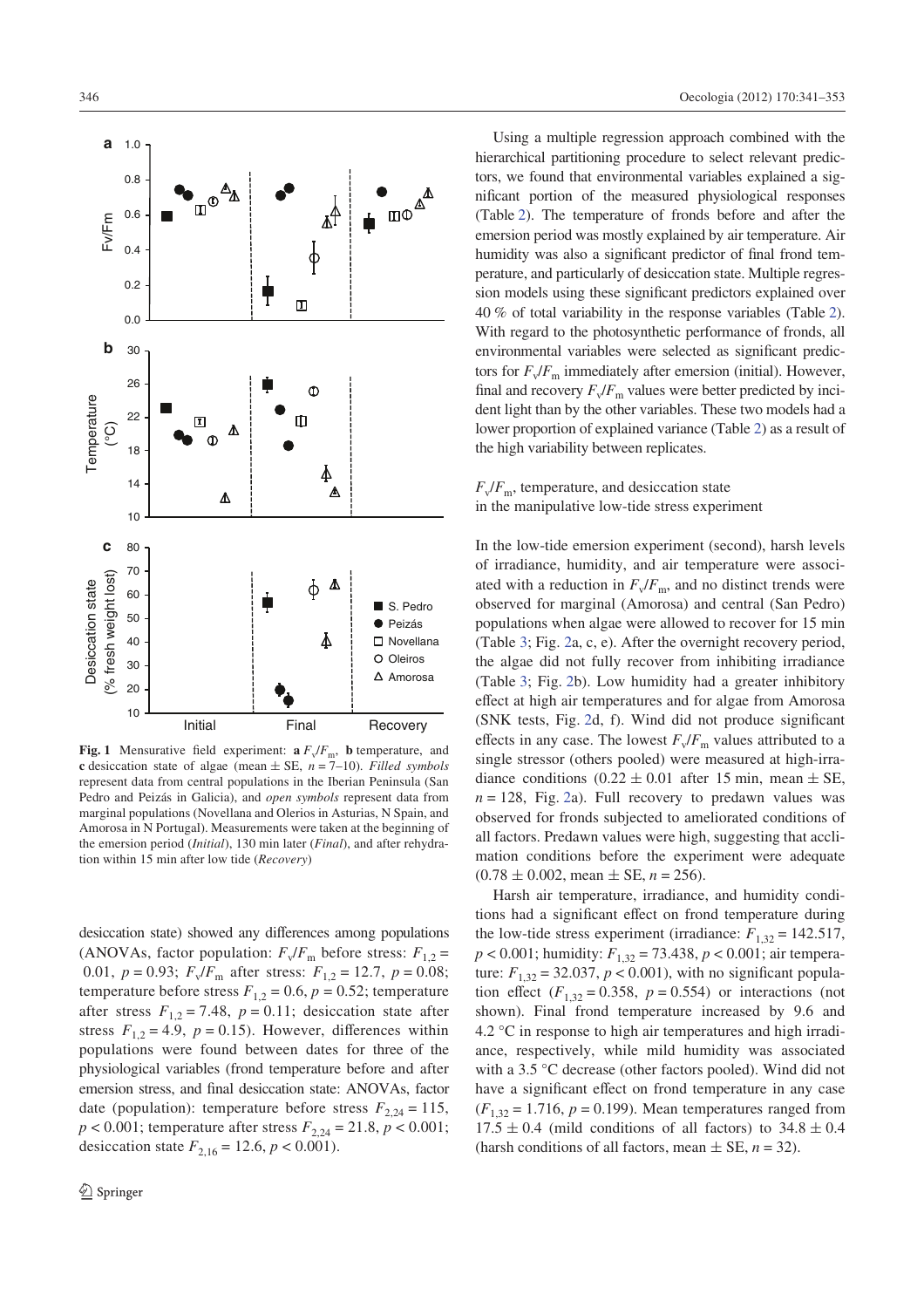Linear model Adjusted *R* 2

| Hierarchical partitioning |                              |           |                   |                   |                 |                    |  |  |  |  |
|---------------------------|------------------------------|-----------|-------------------|-------------------|-----------------|--------------------|--|--|--|--|
| Dependent                 | Initial temp.<br>Final temp. |           | Desiccation state | $F_v/F_m$ initial | $F_v/F_m$ final | $F_v/F_m$ recovery |  |  |  |  |
| variables                 | $\%$ I                       | $\%$ I    | $\%$ I            | $\%$ I            | $\%$ I          | $\%$ I             |  |  |  |  |
| Predictors                |                              |           |                   |                   |                 |                    |  |  |  |  |
| Temp. (air)               | $73.6***$                    | $58.7***$ | 18.1              | $40.7***$         | 26.2            | 8.5                |  |  |  |  |
| Humidity                  | 11.9                         | 39.8***   | 55.9***           | $26.6***$         | 21.4            | $36.7**$           |  |  |  |  |
| Irradiance (PAR)          | $14.3*$                      | 1.45      | $25.9*$           | $32.5***$         | $52.4***$       | $54.6***$          |  |  |  |  |

Table 2 Relationships between environmental variables (first column) and the physiological responses of *Fucus serratus* (second line) in the mensurative field experiment (first)

A hierarchical partitioning procedure was carried out to select significant predictors; and linear multiple regression including the significant predictors for calculating adjusted *R* 2

**0.49\*\*\* 0.46\*\*\* 0.43\*\*\* 0.52\*\*\* 0.12\*\* 0.16\*\***

% *I* indicates the percentage of independent contribution to the model-explained variance. Temp. indicates temperature. Significant predictors are indicated in bold. \* *P* values <0.05, \*\* *P* values <0.01, \*\*\* *P* values <0.001

Maximum mean desiccation (as FW loss) was  $77.3 \pm 0.6$  % (mean  $\pm$  SE,  $n = 4$ , algae from Amorosa under conditions of high irradiance and temperature, and low humidity and wind in one of the two replicated chambers). ANOVAs showed that desiccation was related to all physical variables (data not shown). Most treatments reached a similar desiccation state (around 70 %), suggesting that the rate of water loss slows down after an initial period with a duration that depended on the strength of the treatment (authors' pers. obs.). However, our data suggested a similar final desiccation state of algae in the different treatments. This may explain why the ANOVA included high-order significant interactions that were difficult to interpret (not shown).

# Growth and  $F_v/F_m$  in the combined immersion and emersion stress experiment

All of the stressors in the combined immersion and emersion stress experiment (third) exerted a growth inhibition effect on Amorosa (Portugal) algae (Table 4; Fig. 3). The high-irradiance treatment was associated with a 49 % decrease in weight compared to the mean final weight of algae under mild light conditions (other factors pooled, Fig. 3a). High water temperature was associated with a 38 % decrease in the mean final weight of algae after two weeks (Fig. 3b). No significant interaction was found between these two stressors and the others, suggesting major additive inhibition effects (Table 4). Humidity and air temperature showed an antagonistic response: when high humidity was combined with high air temperature, growth was not significantly lower than in the low-temperature treatments (SNK test, Fig. 3c). Combined harsh conditions of these two factors reduced mean growth by about 89 % (other factors pooled). This reduction in growth was

slightly lower than that caused by low humidity plus air thermal stress (data not shown). Individuals subjected to the treatment combining the four stressors showed signs of necrosis and eventually died. However, a single stressor may also drive algae to death, if harsh enough (unpublished data). On the other hand, fronds subjected to ameliorated stressors experienced the greatest increase in growth (about  $0.64$  g FW  $\pm$  0.04 in two weeks, for a final size of 1.94 g  $FW \pm 0.04$ , mean  $\pm$  SE,  $n = 8$ ).

In the third experiment, irradiance was consistently associated with a reduction in  $F_v/F_m$  after low-tide simulation periods, suggesting that this stressor makes a major contribution to photosynthetic potential. However, the magnitude of  $F_v/F_m$  decay was lower than in previous experiments, probably because we used shorter emersion periods (30 min instead of 130 and 90) to avoid frond mortality before the end of the experiment. Moreover, the response of  $F_v/F_m$  to other stressors apart from light was minor (significant effects were detected only a few times). Although  $F_v/F_m$ conveniently detected acute stress situations (involving different stressors) in the previous experiments, it showed a reduced response in comparison to growth in this experiment (Tables 4, 5), so it was less reliable for detecting cumulative stress conditions.

#### **Discussion**

Our results suggest that the stressful conditions created by high solar radiation, high water and atmospheric temperatures, and low humidity inhibited the growth and physiological performance of *Fucus serratus*, and that these factors had an additive effect. High solar irradiance was associated with consistent growth and photosynthetic inhibition and damage. No meaningful interactive effects with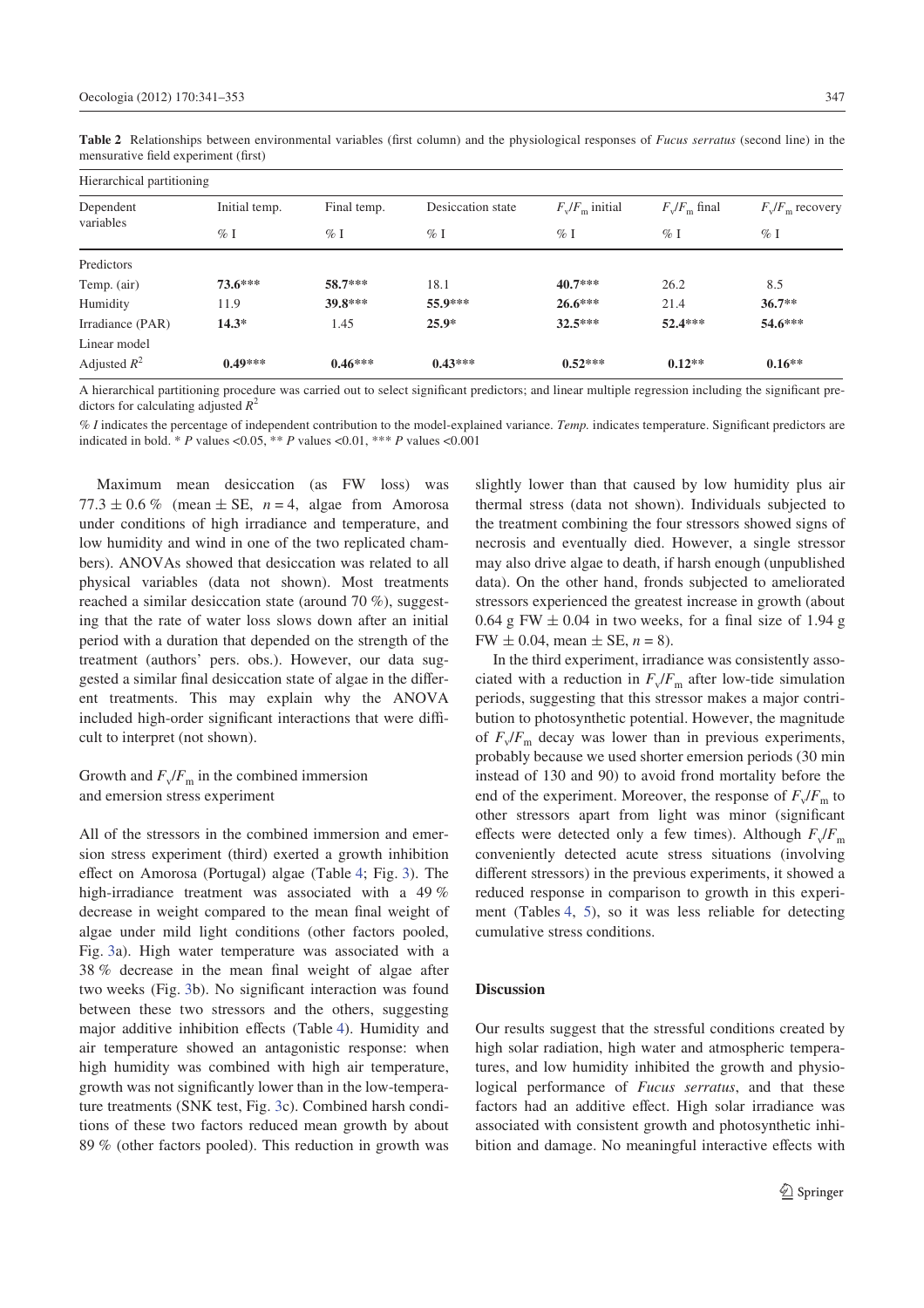Table 3 ANOVAs of the effect of irradiance (PAR), humidity, air temperature, and wind treatments on the  $F_v/F_m$  of algae collected in San Pedro (Galicia, central) and Amorosa (Portugal, marginal) populations after the manipulative low-tide stress experiment (second, 90 min)

|                                             | df           |           | 15 min recovery  |                | 18 h recovery |          |                  |  |
|---------------------------------------------|--------------|-----------|------------------|----------------|---------------|----------|------------------|--|
|                                             |              | $\rm{MS}$ | $\boldsymbol{F}$ | $\overline{p}$ | MS            | $\cal F$ | $\boldsymbol{p}$ |  |
| Irradiance $(E)$                            | $\mathbf{1}$ | 5.675     | 142.52           | < 0.001        | 1.468         | 49.63    | < 0.001          |  |
| Humidity $(H)$                              | $\mathbf{1}$ | 2.924     | 73.44            | < 0.001        | 2.511         | 84.88    | < 0.001          |  |
| Air temperature $(T_a)$                     | $\mathbf{1}$ | 1.276     | 32.04            | < 0.001        | 1.497         | 50.62    | < 0.001          |  |
| Wind $(W)$                                  | $\mathbf{1}$ | 0.068     | 1.72             | 0.200          | 0.090         | 3.04     | 0.091            |  |
| Population $(P)$                            | $\,1$        | 0.014     | 0.36             | 0.554          | 0.206         | 6.97     | 0.013            |  |
| Chamber $C(T_a \times H \times W \times E)$ | 32           | 0.040     | 5.91             | < 0.001        | 0.030         | 6.05     | < 0.001          |  |
| $E\times H$                                 | $\mathbf{1}$ | 0.044     | 1.11             | 0.300          | 0.106         | 3.57     | 0.068            |  |
| $E \times T_a$                              | $\mathbf{1}$ | 0.005     | 0.13             | 0.723          | 0.173         | 5.86     | 0.021            |  |
| $H \times T_{\rm a}$                        | $\mathbf{1}$ | 0.082     | 2.06             | 0.161          | 0.572         | 19.33    | < 0.001          |  |
| $E \times W$                                | $\mathbf{1}$ | 0.001     | 0.01             | 0.918          | 0.007         | 0.23     | 0.633            |  |
| $H \times W$                                | $\mathbf{1}$ | 0.010     | 0.25             | 0.622          | 0.051         | 1.71     | 0.200            |  |
| $T_{\rm a} \times W$                        | $\mathbf{1}$ | 0.035     | 0.87             | 0.358          | 0.036         | 1.22     | 0.277            |  |
| $E \times P$                                | $\mathbf{1}$ | 0.056     | 1.41             | 0.244          | 0.033         | 1.12     | 0.297            |  |
| $H \times P$                                | $\mathbf{1}$ | 0.150     | 3.76             | 0.062          | 0.497         | 16.80    | < 0.001          |  |
| $T_{\rm a} \times P$                        | $\mathbf{1}$ | 0.008     | 0.19             | 0.667          | 0.045         | 1.51     | 0.228            |  |
| $W \times P$                                | $\mathbf{1}$ | 0.001     | 0.03             | 0.862          | 0.009         | 0.31     | 0.582            |  |
| $E \times H \times T_{\rm a}$               | $\mathbf{1}$ | 0.038     | 0.96             | 0.334          | 0.002         | 0.06     | 0.816            |  |
| $E\times H\times W$                         | $\mathbf{1}$ | 0.013     | 0.32             | 0.573          | 0.001         | 0.01     | 0.907            |  |
| $E \times T_a \times W$                     | $\mathbf{1}$ | 0.009     | 0.23             | 0.634          | 0.042         | 1.44     | 0.240            |  |
| $H \times T_a \times W$                     | $\mathbf{1}$ | 0.069     | 1.73             | 0.198          | 0.019         | 0.64     | 0.430            |  |
| $E \times H \times P$                       | $\mathbf{1}$ | 0.017     | 0.44             | 0.513          | 0.007         | 0.22     | 0.641            |  |
| $E \times T_a \times P$                     | $\mathbf{1}$ | 0.030     | 0.77             | 0.388          | 0.014         | 0.46     | 0.503            |  |
| $H \times T_a \times P$                     | $\mathbf{1}$ | 0.020     | 0.51             | 0.479          | 0.057         | 1.94     | 0.173            |  |
| $E \times W \times P$                       | $\mathbf{1}$ | 0.011     | 0.28             | 0.603          | 0.005         | 0.16     | 0.694            |  |
| $H \times W \times P$                       | $\mathbf{1}$ | 0.001     | 0.00             | 0.972          | 0.006         | 0.19     | 0.667            |  |
| $T_{\rm a} \times W \times P$               | $\mathbf{1}$ | 0.001     | 0.01             | 0.914          | 0.009         | 0.30     | 0.589            |  |
| $E \times H \times T_a \times W$            | $\mathbf{1}$ | 0.038     | 0.96             | 0.335          | 0.011         | 0.36     | 0.552            |  |
| $E \times H \times T_a \times P$            | $\mathbf{1}$ | 0.006     | 0.16             | 0.691          | 0.006         | 0.20     | 0.655            |  |
| $E \times H \times W \times P$              | $\mathbf{1}$ | 0.003     | 0.08             | 0.782          | 0.011         | 0.37     | 0.548            |  |
| $E \times T_a \times W \times P$            | $\mathbf{1}$ | 0.059     | 1.48             | 0.233          | 0.003         | 0.10     | 0.759            |  |
| $H \times T_a \times W \times P$            | $\mathbf{1}$ | 0.001     | 0.00             | 0.954          | 0.009         | 0.30     | 0.586            |  |
| $E \times H \times T_a \times W \times P$   | $\mathbf{1}$ | 0.016     | 0.41             | 0.528          | 0.001         | 0.00     | 0.989            |  |
| Residual                                    | 192*         | 0.007     |                  |                | 0.005         |          |                  |  |

 $F_v/F_{\text{m}}$  was measured after recovery periods of 15 min and 18 h (overnight)

Significant differences at  $\alpha$  < 0.01 are shown in bold. To achieve homogeneity of variances in the 18 h recovery data, three outliers were replaced by the mean of the group  $(df = 189)$ 

other stressors were evident. Photoinhibitory damage from macroalgae (photosynthetic organisms) involves the oxidation or denaturalization of pigments and proteins, particularly at the PS II, sometimes with the suppression of the repair mechanisms that protect reaction centres (reviewed in Takahashi and Badger 2011; Nishiyama et al. 2011). Thus, it is not surprising that solar irradiance, in both the in situ and ex situ experiments, was the main factor driving the variation in  $F_v/F_m$ , as reported by other authors for different seaweeds, including brown algae (Häder and Figueroa 1997; Gómez et al. 2004; Abdala-Díaz et al. 2006).  $F_v/F_m$  was, however, less reliable than growth in its response to nonacute cumulative stress from irradiance and other stressors. This seems to indicate that  $F_v/F_m$  is more

strongly linked to maximum photosynthetic efficiency than to photosynthetic production (see Schreiber et al. 1995), but more research is needed to clarify this response.

Excessive radiation also induced overheating and desiccation, triggering the production of oxidative radicals by impairing metabolic activities (Nishiyama et al. 2011). Other potential injuries from oxidative stress are damage to DNA and lipids, as described for fucoids by Collén and Davison (1999, 2001) and for higher plants and animals by Dat et al. (2000) and Lushchak (2011). Such direct damage and/or resource tradeoffs, which are known to compensate for physiological stress in macroalgae and plants (Alonso-Alvarez et al. 2004; Dethier et al. 2005), ultimately compromise growth, thus potentially influencing the geographic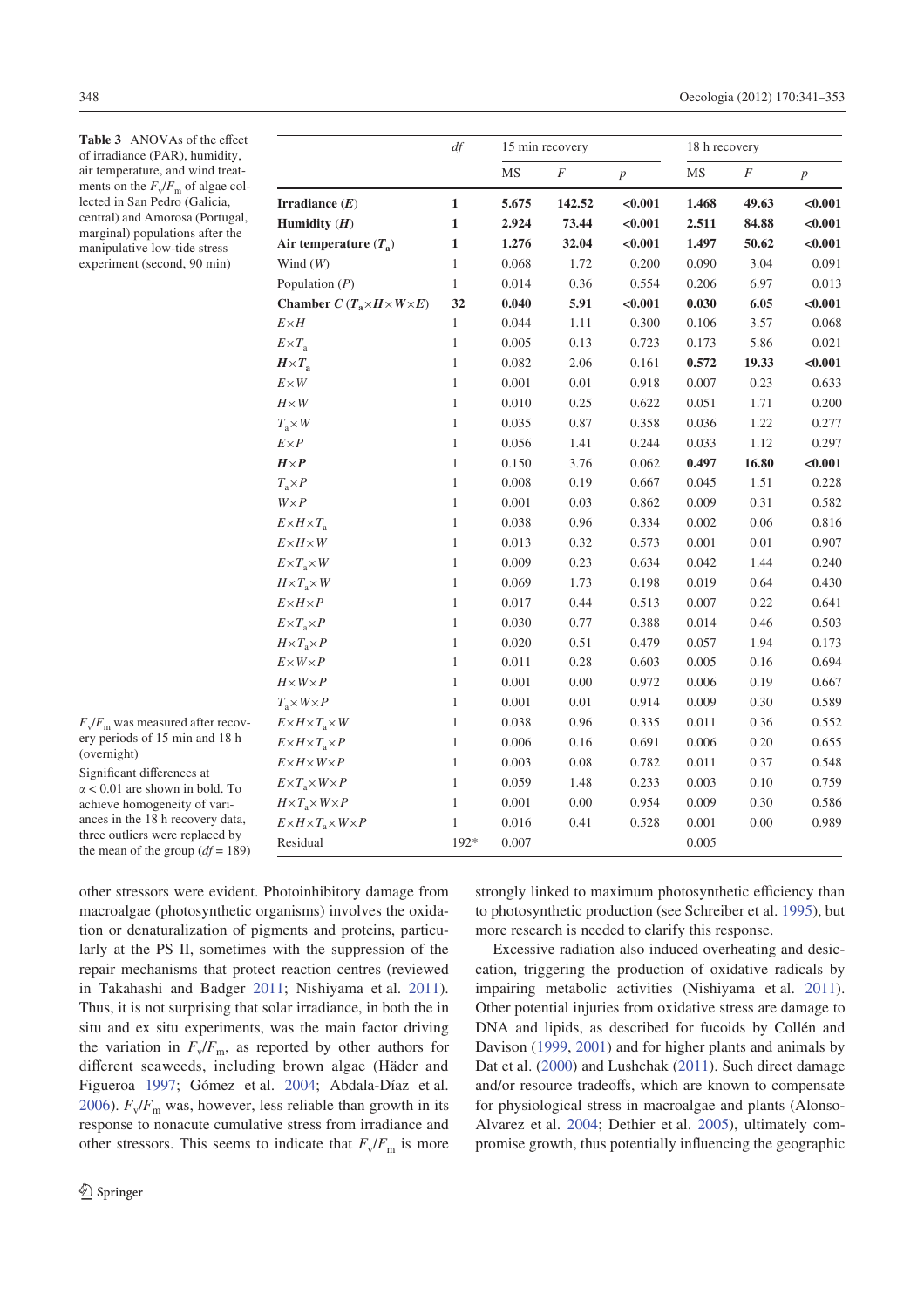**Fig. 2** Low-tide stress experiment:  $F_v/F_m$  (mean  $\pm$  SE) of the algae collected in San Pedro and Amorosa (pooled) after recovery periods of (**a**, **c**, **e**) 15 min and (**b**, **d**, **f**) 18 h. *Lower-case letters* in **d** and **f** denote significant differences in  $F_v/F_m$  after SNK tests (see "Materials and methods") from different combinations of humidity with the air temperature and the population of origin, respectively



| Table 4 ANOVAs of the effect           |
|----------------------------------------|
| of irradiance (PAR), humidity,         |
| air temperature, and water tem-        |
| perature treatments on the FW          |
| $(g)$ of the algae after the first and |
| second weeks of the combined           |
| immersion and emersion stress          |
| experiment (third)                     |
|                                        |

Initial FW was constant across treatments

Significant differences at  $\alpha$  < 0.01 are shown in bold. Variances were homogeneous

|                                       | df | First week |       |         | Second week |                |         |
|---------------------------------------|----|------------|-------|---------|-------------|----------------|---------|
|                                       |    | MS         | F     | p       | MS          | $\overline{F}$ | p       |
| Irradiance $(E)$                      | 1  | 0.219      | 33.84 | < 0.001 | 1.445       | 32.79          | < 0.001 |
| Humidity $(H)$                        | 1  | 0.096      | 14.76 | 0.001   | 1.015       | 23.04          | < 0.001 |
| Air temperature $(T_a)$               | 1  | 0.203      | 31.34 | < 0.001 | 1.620       | 36.77          | < 0.001 |
| Water temperature $(T_w)$             | 1  | 0.107      | 16.49 | 0.001   | 0.845       | 19.18          | < 0.001 |
| Tank + chamber $(C)$                  | 16 | 0.006      | 0.87  | 0.607   | 0.044       | 2.12           | 0.013   |
| $E \times T_a$                        | 1  | 0.004      | 0.59  | 0.453   | 0.125       | 2.84           | 0.112   |
| $E\times H$                           | 1  | 0.041      | 6.37  | 0.023   | 0.340       | 7.72           | 0.013   |
| $T_{\rm a} \times H$                  | 1  | 0.131      | 20.25 | < 0.001 | 0.813       | 18.45          | 0.001   |
| $E \times T_{\rm w}$                  | 1  | 0.018      | 2.71  | 0.119   | 0.001       | 0.03           | 0.868   |
| $T_{\rm a} \times T_{\rm w}$          | 1  | 0.018      | 2.71  | 0.119   | 0.080       | 1.82           | 0.197   |
| $H \times T_{w}$                      | 1  | 0.006      | 0.98  | 0.338   | 0.038       | 0.86           | 0.368   |
| $E \times T_w \times H$               | 1  | 0.049      | 7.53  | 0.014   | 0.165       | 3.75           | 0.071   |
| $E \times T_w \times T_w$             | 1  | 0.041      | 6.37  | 0.023   | 0.361       | 8.20           | 0.011   |
| $E \times H \times T_{w}$             | 1  | 0.000      | 0.01  | 0.914   | 0.070       | 1.60           | 0.225   |
| $T_{\rm a} \times H \times T_{\rm w}$ | 1  | 0.004      | 0.59  | 0.453   | 0.053       | 1.20           | 0.290   |
| $E \times T_a \times H \times T_w$    | 1  | 0.009      | 1.46  | 0.245   | 0.003       | 0.06           | 0.804   |
| Residual                              | 96 | 0.007      |       |         | 0.021       |                |         |

 $\hat{Z}$  Springer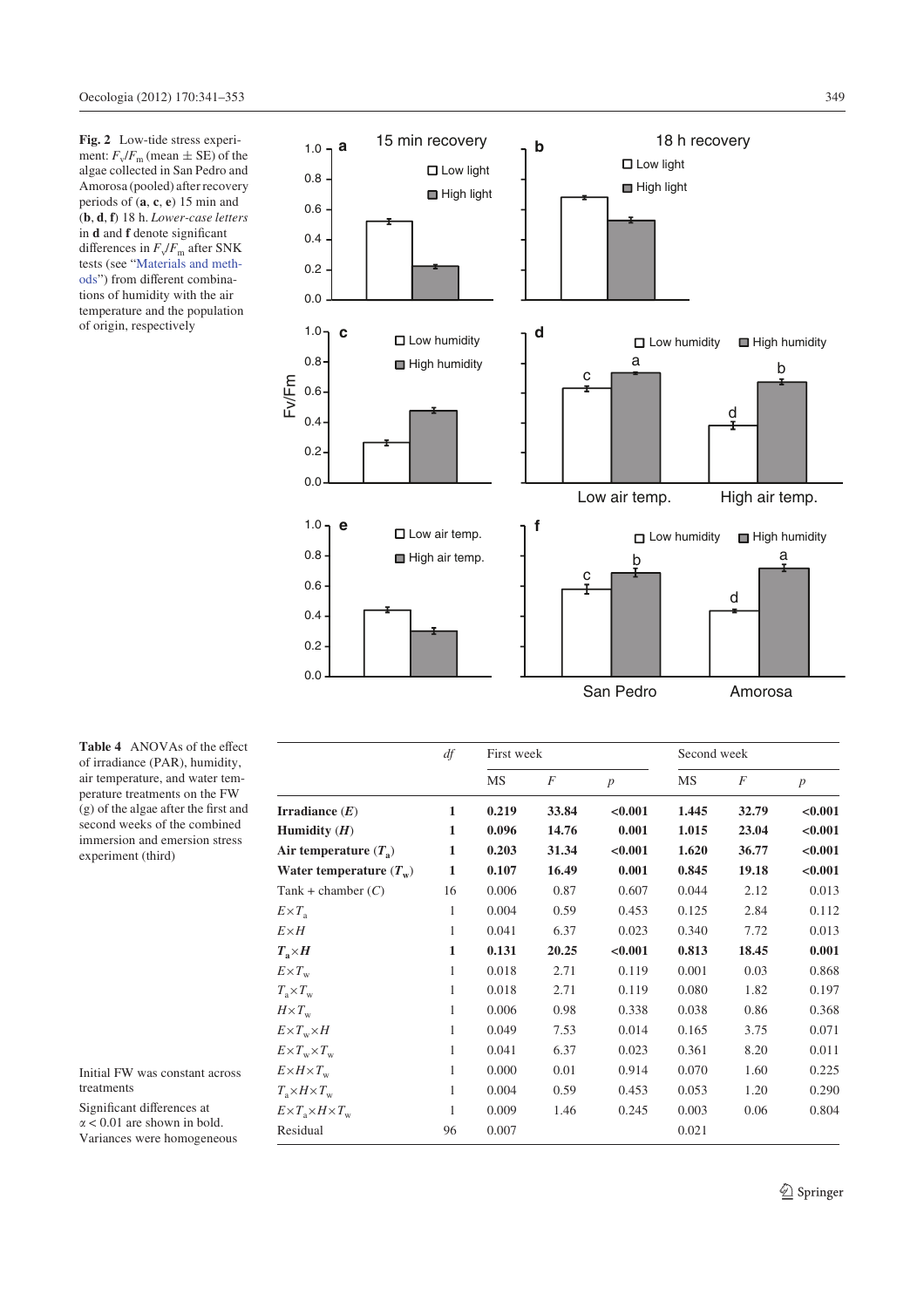**Fig. 3** Immersion and emersion stress experiment: growth (the difference between the initial and final fresh weights, FW, in g) of algae from Amorosa after two weeks in response to **a** light, **b** water temperature, and **c** combined humidity and air temperature conditions (other factors were pooled). *Lowercase letters* denote significant differences after SNK tests (see "Materials and methods")



**Table 5** ANOVAs of the effect of irradiance (PAR), humidity, air temperature, and water temperature treatments on the  $F_v/F_m$  of the algae after seven emersion simulation periods (30 min) in the combined immersion and emersion stress experiment (third)

| Date                    | $F_v/F_m$ mean $\pm$ SE | $%$ Red. | E    | $T_{\rm a}$ | H    | $T_{\rm w}$ | Interactions                                    |
|-------------------------|-------------------------|----------|------|-------------|------|-------------|-------------------------------------------------|
| 15 min recovery         |                         |          |      |             |      |             |                                                 |
| 25 Aug                  | $0.37 \pm 0.116$        | 45.7     | ***  |             |      |             |                                                 |
| $27 \text{ Aug}$        | $0.32 \pm 0.142$        | 51.1     | ***  |             |      |             |                                                 |
| 29 Aug                  | $0.22 \pm 0.133$        | 69.3     | ***  | ***         |      |             |                                                 |
| 31 Aug                  | $0.47 \pm 0.080$        | 40.0     | ***  | ***         | $**$ | $**$        | $E \times T_a$ **, $E \times T_a \times T_w$ ** |
| 2 Sep                   | $0.49 \pm 0.135$        | 27.3     | ***  |             |      |             |                                                 |
| 4 Sep                   | $0.41 \pm 0.067$        | 37.6     | ***  |             |      |             |                                                 |
| 6 Sep                   | $0.48 \pm 0.057$        | 38.9     | ***  |             |      |             |                                                 |
| 18 h overnight recovery |                         |          |      |             |      |             |                                                 |
| $25 \text{ Aug}$        | $0.78 \pm 0.042$        | 4.5      | $**$ |             |      |             |                                                 |
| $27$ Aug                | $0.76 \pm 0.019$        | 3.2      | ***  |             |      |             |                                                 |
| 29 Aug                  | $0.76 \pm 0.041$        | 3.5      |      |             |      |             |                                                 |
| $31$ Aug                | $0.74 \pm 0.021$        | 5.3      | ***  |             | ***  | **          | $E \times T_a$ **                               |
| 2 Sep                   | $0.76 \pm 0.029$        | 5.4      | ***  |             |      |             | $E \times T_a \times H^{**}$                    |
| 4 Sep                   | $0.78 \pm 0.040$        | 5.1      |      |             |      |             |                                                 |
| 6 Sep                   | $0.77 \pm 0.035$        | 3.6      | ***  |             |      |             |                                                 |

 $F_v/F_m$  was measured after recovery periods of 15 min and 18 h.  $F_v/F_m$  mean shows the mean value (*n* = 8) of the most stressful treatment, i.e. the combination of the four stressors. *% Rev* shows the degree of the corresponding  $F_v/F_m$  reduction in reference to values obtained with mild conditions for all factors. Abbreviations as in Tables 3 and 4

\*\*  $p < 0.01$ , \*\*\*  $p < 0.001$ . Outliers were replaced with the mean of the corresponding group, and the degrees of freedom were corrected as necessary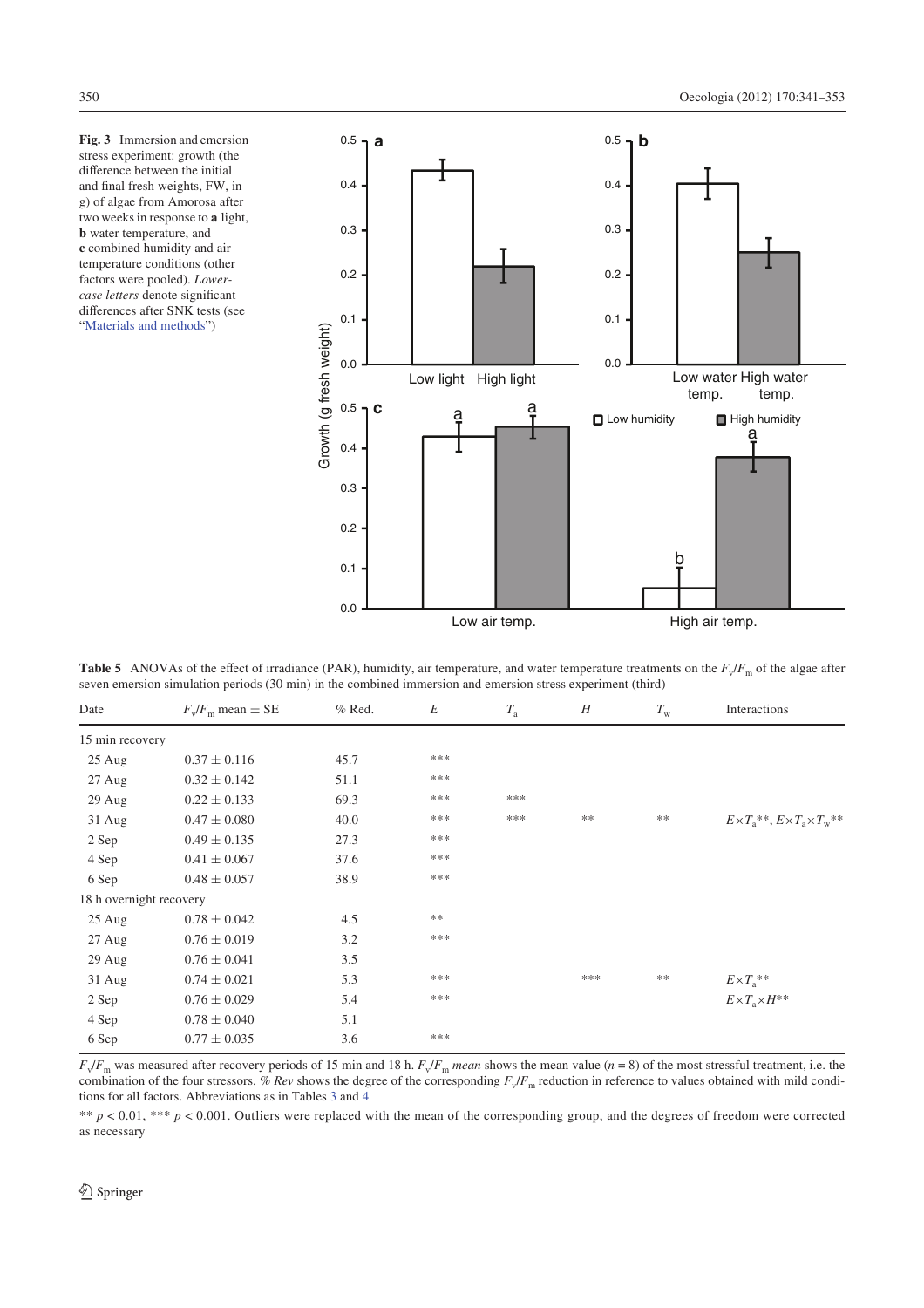distribution of the species (e.g. Wernberg et al. 2010). Solar irradiance is currently considered a nonclimatic physical factor that has a major influence in plant biogeography (see Austin and Van Niel 2011). Irradiance in the southern distribution of *F. serratus* is mainly driven by regional differences in cloudiness, which are minimal at the N Portuguese limit (e.g. http://meteonorm.com/?id=32).

With regard to growth, *F. serratus* was also vulnerable to thermal stress while submerged, but did not show interactive effects with other factors. Thermal conditions in the sea directly drive algal temperature. Overheating affects virtually all physiological responses of living organisms, such as protein and membrane stability and enzymatic reaction rates (Lobban and Harrison 1997), leading to unbalanced metabolic states during increased oxidative stress (see above). We observed that the thermal conditions in the sea had an inhibitory effect at temperatures below the  $25^{\circ}$ C lethal threshold (at around 22 °C) reported for this species (Lüning 1990)*.* Remarkably, based on our experiments, mid-Cantabrian Sea temperatures are reaching inhibitory levels for *F. serratus* (e.g. maximum SST in August 2003 of 22.3 °C in Gijón, 43°32'N, 5°42'W, from AVHRR satellite images provided by the Spanish Ministry of Defence). Likewise, ocean warming has been suggested to be a major factor in the ongoing decline in abundance of *F. serratus,* and in the historical westward displacements of this species' border in this area (see "Introduction"). At the Portuguese limit, summer upwellings prevent August ocean temperatures from reaching mid-Cantabrian Sea temperatures (Gómez-Gesteira et al. 2008). In this area, the distribution of *F. serratus* does not seem to be retracting, and border populations have been historically more persistent (see "Introduction"). Regional differences in ocean temperature may explain these two different scenarios. The balance between latitudinal change in temperature and the regional and local thermal regime has a crucial influence on species' distributions (Huey 1991; Helmuth et al. 2006; Jump et al. 2006). However, variation at this scale has not been included in traditional models that relate intertidal species distribution to August and February oceanic isotherms (reviewed in Lüning 1990).

We also found that humidity and air temperature interacted in our experiments. Higher humidity levels compensated for atmospheric thermal stress, ameliorating growth inhibition. Changes in the frond temperature at different levels of hydration, as reported for other macroalgal species (Dromgoole 1980; Bell 1995), may explain this response. Indeed, air humidity was inversely related to frond temperature and directly related to desiccation state in our mensurative (in situ) and manipulative (in culture) experiments. When emerged, macroalgae may lose water without any active retention mechanisms such as the stomata or impermeable cuticles of plants, resulting in passive cooling (Dromgoole 1980; Lüning 1990; Bell 1995; Chapman 1995). This was evident at experimental humidity levels which were above those measured in situ in summer low tides with intermediate conditions (e.g. alternating clouds). Terrestrial organisms also lower their temperature by active transpiration, increasing their tolerance to mild drought and thermal stress (Schmidt-Nielsen 2001). A similar response was evident in photosynthetic potential: algae at high humidity levels showed a faster overnight recovery (18 h). In this study, humidity inhibition was also evident at ameliorated levels of the other factors. This is most likely due to physiological damage related to cellular water loss resulting from low external vapour pressure (Dromgoole 1980; Lobban and Harrison 1997). This response has rarely been analysed in previous studies, which were limited by the lack of treatments of variable ambient humidity (but see Dromgoole 1980). As observed for solar irradiance and air temperature, humidity is driven in the NW Iberian Peninsula by regional differences in cloudiness, i.e. maximum values in the NW corner. This results in harsher low-tide conditions at the N Portuguese limit of *F. serratus* than at northern localities. However, this has not been related to the current decline in this species or other dominant fucoids (authors' pers. obs). Thus, we can conclude that ocean warming—more so than low tide stress—has triggered the recent decline of cold-temperate *F. serratus* in S Europe.

The responses of the dwarf specimens that survived at the Cantabrian Sea edge (see "Introduction") and the responses of individuals from the marginal Portuguese populations were not different from those of individuals from the central locations. Environmental variations during low tide on days with harsh weather conditions yielded the greatest physiological variations in field individuals. Photochemical efficiency values were the lowest and temperature and desiccation values were the highest in algae from a central population in the Iberian Peninsula (San Pedro) after low tide on a sunny summer day. Huppertz et al. (1990) also found that photosynthesis in *F. serratus* was dependent on the light conditions during low tide. Other measured physiological parameters (phenolic, C, N, chlorophylls *a* and *c*, tocopherol, fucoxanthin, violaxanthin, antheraxanthin, zeaxanthin, pheophytin, and  $\beta$ -carotene contents; authors' unpublished data) did not suggest any geographic pattern. In agreement with the mensurative field experiment, the manipulative low-tide experiment found that the response of algae to acute stress was not significantly different between the marginal and central populations of the Atlantic coast. However, it did find a minor trend for marginal Portuguese algae to recover at a slower rate under low-humidity conditions. Thus, our results rule out the possibility of differential adaptive responses of *F. serratus* to withstand the extreme stress conditions at its distributional limits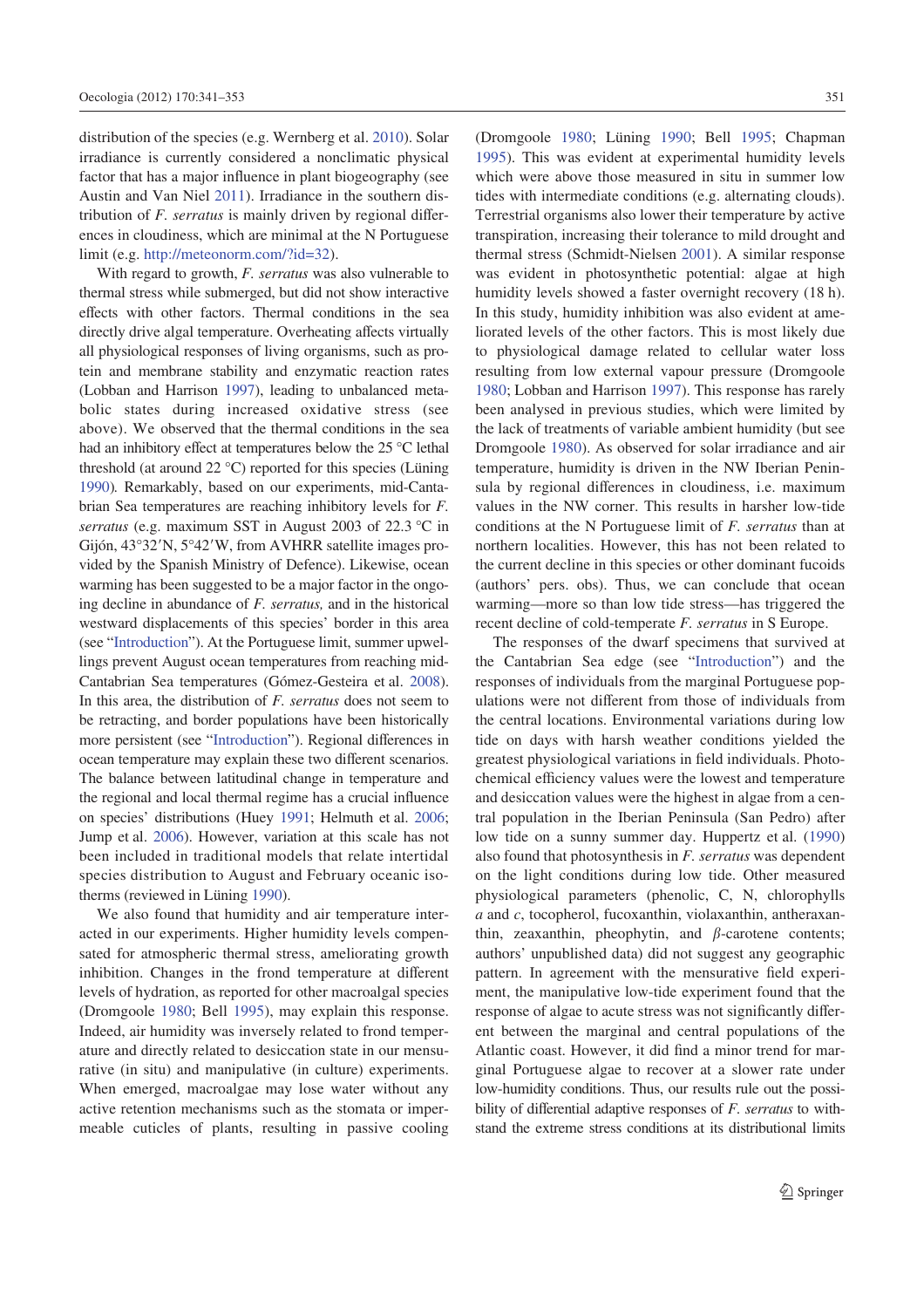(but see Pearson et al. 2009). Furthermore, potential adaptive life-trait responses, such as lower minimum reproduction size in dwarfs from marginal populations, have also proven insufficient to avoid drastic reductions in the reproductive capacities of these populations under the ongoing warming cycle in the Cantabrian Sea (see Viejo et al. 2011).

The occurrence of an interaction between stressors remains unexplored in biogeographical studies, thereby limiting ecologists' capacity to predict the effects of global climate change (reviewed in Darling and Côté 2008). Our study suggests that three additive variables (solar irradiation and ocean and air temperatures) are relevant for forecasting *F. serratus* distributional shifts, except under mildly humid conditions that ameliorated atmospheric thermal stress (i.e. two additive variables). Previous data on intertidal species suggested the importance of synergistic deleterious effects, which were not evident in this study (Lotze and Worm 2002; Przeslawski et al. 2005; Helmuth et al. 2006). Indeed, predictive models that only consider additive effects of physical stressors have been successfully used in large geographic areas across different ecological systems and for different biological taxa (Darling and Côté 2008 and references therein). To increase the confidence in forecasted trends, regional variations in physical factors namely ocean temperature and cloudiness along the NW Iberian Peninsula—should also be considered. Climatic and nonclimatic physical factors operating at regional to local scales also proved meaningful for setting the distributional limits of the target macroalgae, as recently stated for plants and animals (reviewed in Austin and Van Niel 2011). The model species showed limited potential to withstand increased stress in response to global change. In particular, according to this study, temperatures in the Cantabrian Sea due to global warming are reaching levels that can physiologically inhibit this cold-temperate fucoid. We also expect a secondary contribution from low tide stress. Rapid distributional shifts driven by extreme conditions involving a combination of several physical factors have been described (e.g. Paine et al. 1998; Denny et al. 2009; Harley and Paine 2009), as shown for example in the heat wave of 2003 in Europe (e.g. Wegner et al. 2008). Dispersal limitations and other biological responses, which were important factors in determining *F. serratus* boundaries during periods of favourable conditions (Arrontes 2002, 2005), will probably become less relevant in future climate scenarios (see review in Beniston et al. 2007). Mechanistic approaches such as the one adopted in this study, based on combined mensurative and manipulative experiments to analyse the additive and interactive effects of stressors that are relevant to species biogeography, are the first step towards improving the confidence in forecasted range shifts in future climate scenarios (see Denny et al. 2009; Kearney and Porter 2009).

**Acknowledgments** We would like to thank L. De Hond and A. Marhadour for their linguistic assistance. BM, FA, RMV, FLF, and JIGP are grateful for the financial support of the Ministry of Education and Science of Spain (projects HP2007-0081, CGL2007-66095, CGL2008-05407, CGL2010-19301, and BFU2010-15021), the Fundação para a Ciência e a Tecnologia (FCT) of Portugal (project PTDC/ MAR/105147/2008 co-funded by FEDER through the programme COMPETE-QREN), and the Basque Government (UPV/EHU-GV IT-299-07). We would also like to thank the handling editor A. Underwood, and two anonymous reviewers for their very helpful review of the manuscript.

# **References**

- Abdala-Díaz RT, Cabello-Pasini A, Pérez-Rodriguez E, Conde Álvarez RM, Figueroa FL (2006) Daily and seasonal variations of optimum quantum yield and phenolic compounds in *Cystoseira tamariscifolia* (Phaeophyta). Mar Biol 148:459–465
- Alonso-Alvarez C, Bertrand S, Devevey G, Prost J, Faivre B, Sorci G (2004) Increased susceptibility to oxidative stress as a proximate cost of reproduction. Ecol Lett 7:363–368. doi:10.1111/j.1461-0248. 2004.00594.x
- Altamirano M, Flores-Moya A, Figueroa FL (2003) Effects of UV radiation and temperature on growth germlings of three species of *Fucus* (Phaeophyceae). Aquat Bot 75:9–20
- Arrontes J (2002) Mechanisms of range expansion in the intertidal brown alga *Fucus serratus* in northern Spain. Mar Biol 141:1059– 1067
- Arrontes J (2005) A model for range expansion of coastal algal species with different dispersal strategies: the case of *Fucus serratus* in northern Spain. Mar Ecol Prog Ser 295:57–68
- Austin MP, Van Niel KP (2011) Improving species distribution models for climate change studies: variable selection and scale. J Biogeogr 38:1–8
- Bell EC (1995) Environmental and morphological influences on thallus temperature and desiccation of the intertidal alga *Mastocarpus papillatus* Kützing. J Exp Mar Biol Ecol 191:29–55
- Beniston M, Stephenson DB, Christensen OB, Ferro CAT, Frei C, Govette S, Halsnaes K, Holt T, Jylhä K, Koffi B, Palutikoff J, Schöll R, Semmler T, Woth K (2007) Future extreme events in European climate; an exploration of regional climate model projections. Clim Change 81:71–95
- Chapman ARO (1995) Functional ecology of fucoid algae: twentythree years of progress. Phycologia 34(1):1–32
- Christensen MR, Graham MD, Vinebrooke RD, Findlay DL, Paterson MJ, Turner MA (2006) Multiple anthropogenic stressors cause ecological surprises in boreal lakes. Glob Change Biol 12:2316–2322
- Collén J, Davison IR (1999) Reactive oxygen production and damage in intertidal *Fucus* spp. (Phaeophyceae). J Phycol 35:54–61
- Collén J, Davison IR (2001) Seasonality and thermal acclimation of reactive oxygen metabolism in *Fucus vesiculosus* (Phaeophyceae). J Phycol 37:474–481
- Darling ES, Côté IM (2008) Quantifying the evidence for ecological synergies. Ecol Letts 11:1278–1286
- Dat J, Vandenabeele S, Vranova E, Van Montagu M, Inze D, Van Breusegem F (2000) Dual action of the active oxygen species during plant stress responses. Cell Mol Life Sci 57:779–795
- Davison IR, Pearson GA (1996) Stress tolerance in intertidal seaweeds. J Phycol 32:197–211
- Denny MW, Hunt LJH, Miller LP, Harley CDG (2009) On the prediction of extreme ecological events. Ecol Monogr 79(3):397–421
- Dethier MN, Williams SL, Freeman A (2005) Seaweeds under stress: manipulated stress and herbivory affect critical life-history functions. Ecol Monogr 75(3):403–418